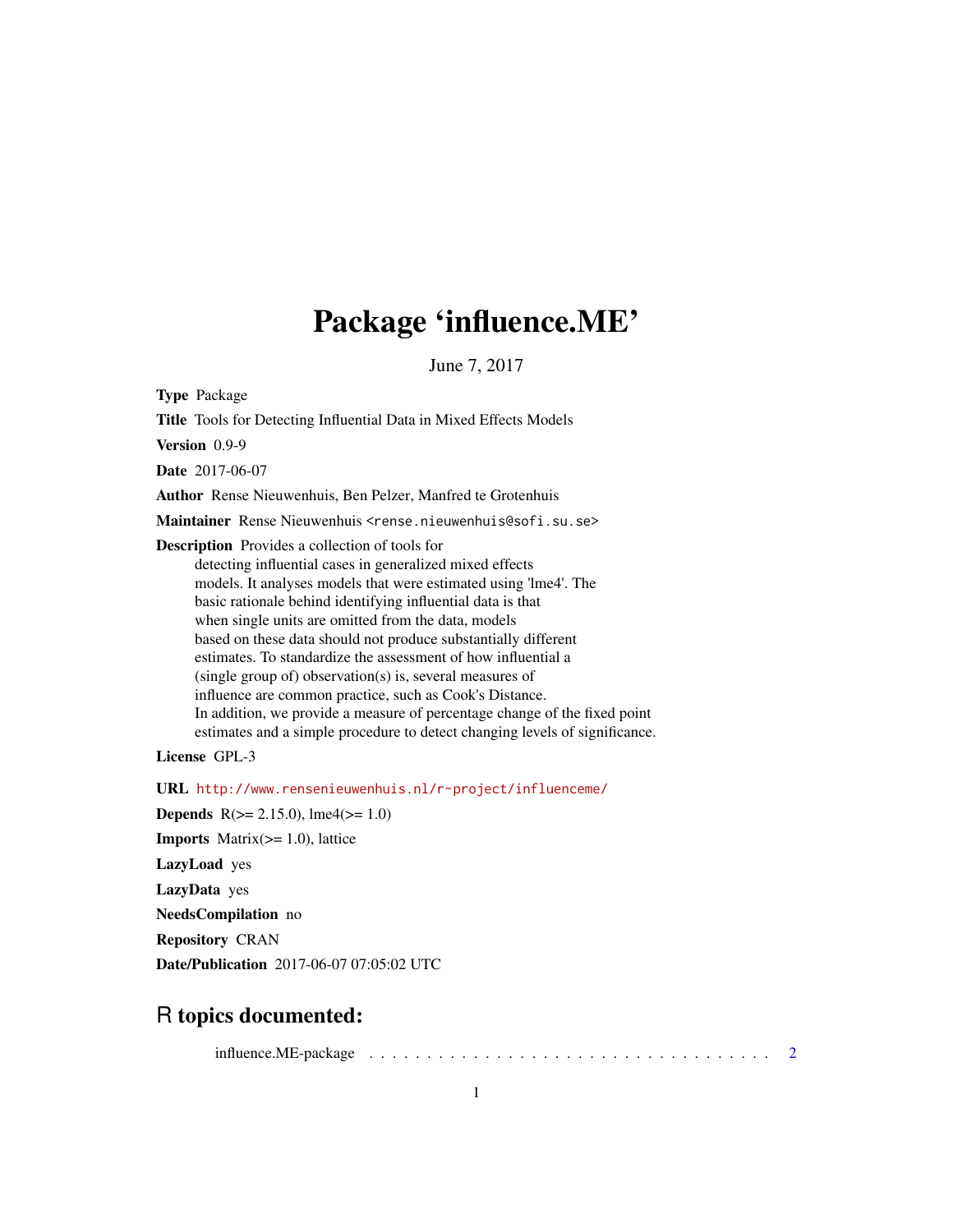<span id="page-1-0"></span>

| Index |  |
|-------|--|

influence.ME-package *Influence.ME: Tools for detecting influential data in mixed effects models*

# Description

influence.ME calculates measures of influence for mixed effects models estimated with lme4. The basic rationale behind measuring influential cases is that when iteratively single units are omitted from the data, models based on these data should not produce substantially different estimates. To standardize the assessment of how influential a (single group of) observation(s) is, several measures of influence are common practice. First, DFBETAS is a standardized measure of the absolute difference between the estimate with a particular case included and the estimate without that particular case. Second, Cook's distance provides an overall measurement of the change in all parameter estimates, or a selection thereof.

# Details

| Package:  | influence.ME |
|-----------|--------------|
| Type:     | Package      |
| Version:  | 0.9.2        |
| Date:     | 2013-01-15   |
| License:  | $GPL-3$      |
| LazyLoad: | yes          |

Calculating measures of influential data on a mixed effects regression model entails the re-estimation of this model for each set of potentially influential data separately. The influence() function does this, and returns the altered estimates resulting from each re-estimation. These altered estimates can subsequently be entered to the [cooks.distance](#page-2-1) and [dfbetas](#page-4-1) methods, to calculate Cook's Distance and the DFBETAS (standardized difference of the beta) measures.

# Author(s)

Rense Nieuwenhuis, Ben Pelzer, Manfred te Grotenhuis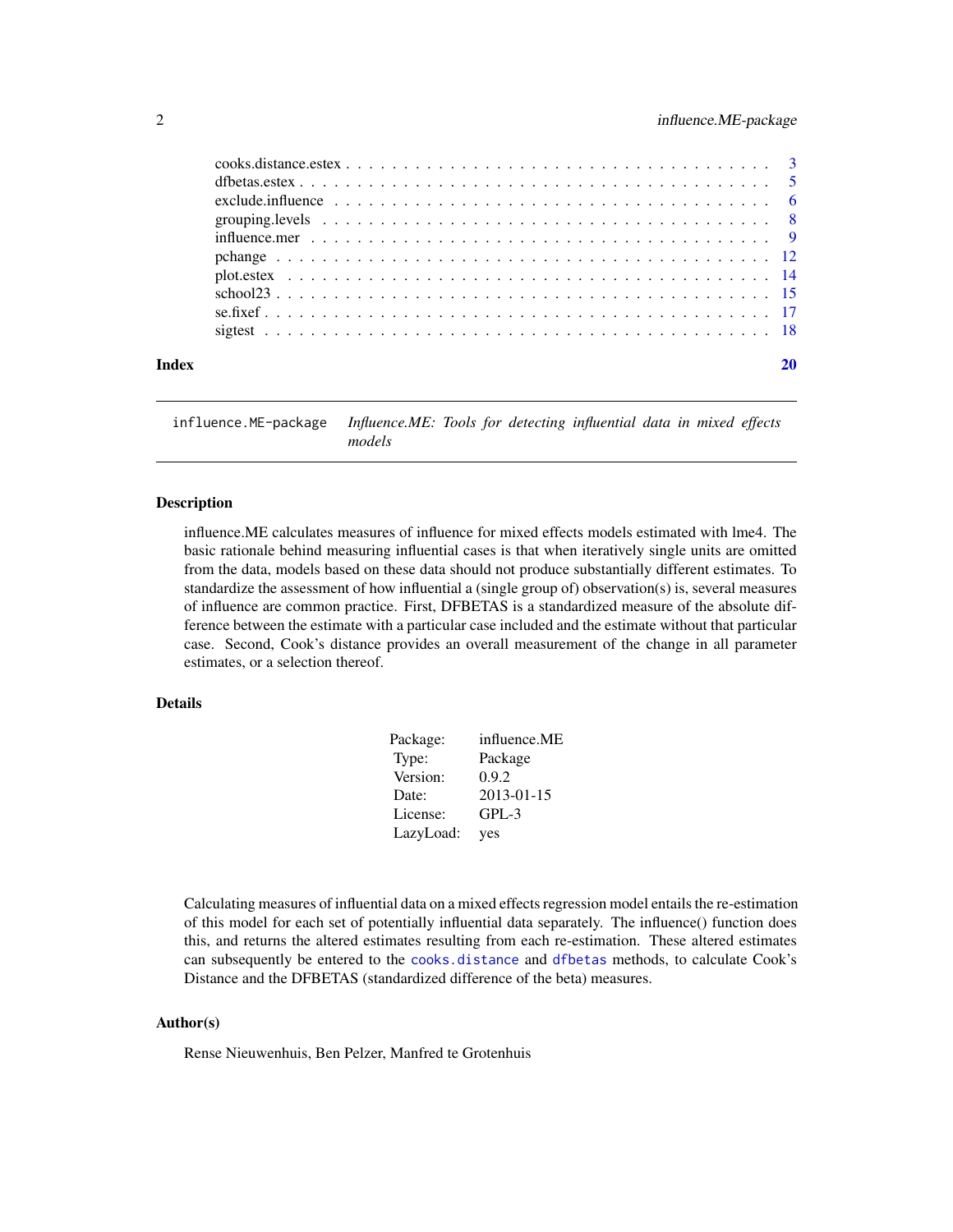<span id="page-2-0"></span>Maintainer: Rense Nieuwenhuis <r.nieuwenhuis@utwente.nl>

# References

Belsley, D.A., Kuh, E. & Welsch, R.E. (1980). *Regression Diagnostics. Identifying Influential Data and Source of Collinearity*. Wiley.

Snijders, T.A. & Bosker, R.J. (1999). *Multilevel Analysis, an introduction to basic and advanced multilevel modeling*. Sage.

Van der Meer, T., Te Grotenhuis, M., & Pelzer, B. (2010). *Influential Cases in Multilevel Modeling: A Methodological Comment*. American Sociological Review, 75(1), 173-178.

# See Also

[influence](#page-8-1), [cooks.distance.estex](#page-2-2), [dfbetas.estex](#page-4-2), [pchange](#page-11-1), [sigtest](#page-17-1)

#### Examples

```
## Not run:
data(school23)
model.a \leq lmer(math \sim structure + SES + (1 | school.ID), data=school23)
alt.est.a <- influence(model.a, "school.ID")
model.b <- exclude.influence(model.a, "school.ID", "7472")
alt.est.b <- influence(model.b, "school.ID")
cooks.distance(alt.est.b)
model.c <- exclude.influence(model.b, "school.ID", "54344")
alt.est.c <- influence(model.c, "school.ID")
cooks.distance(alt.est.c)
## End(Not run)
```
<span id="page-2-2"></span>cooks.distance.estex *Compute the Cook's distance measure of influential data on mixed effects models*

# <span id="page-2-1"></span>Description

Cook's Distance is a measure indicating to what extent model parameters are influenced by (a set of) influential data on which the model is based. This function computes the Cook's distance based on the information returned by the influence() function.

#### Usage

```
## S3 method for class 'estex'
cooks.distance(model, parameters=0, sort=FALSE, ...)
```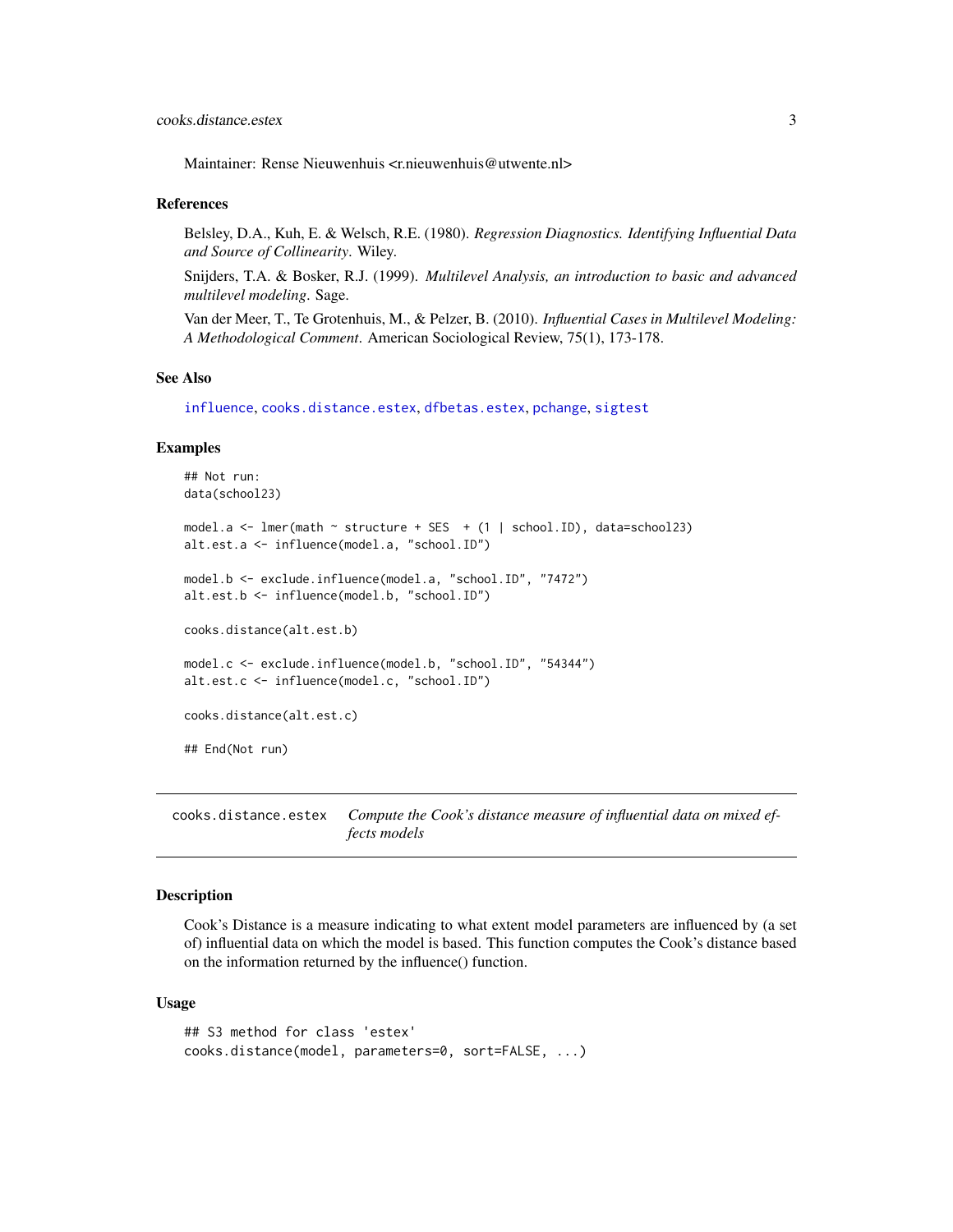#### <span id="page-3-0"></span>Arguments

| model      | An object as returned by the influence() function, containing the altered esti-<br>mates of a mixed effects regression model                 |
|------------|----------------------------------------------------------------------------------------------------------------------------------------------|
| parameters | Used to define a selection of parameters. If parameters=0 (default), Cook's Dis-<br>tance is calculated based on all parameters in the model |
| sort       | If sort=TRUE the values of Cook's Distance are ordered based on magnitude. If<br>sort=FALSE (default) no sorting takes place.                |
| $\ddotsc$  | Currently not used                                                                                                                           |

#### Value

A one-column matrix is returned containing values for the Cook's Distance based on the selected (fixed) parameters of the model. Each row shows the Cook's Distance associated with each evaluated set of influential data (data nested within each evaluated level of the grouping factor).

#### Author(s)

Rense Nieuwenhuis, Ben Pelzer, Manfred te Grotenhuis

# References

Nieuwenhuis, R., Te Grotenhuis, M., & Pelzer, B. (2012). Influence.ME: tools for detecting influential data in mixed effects models. *R Journal*, 4(2), 38???47.

Belsley, D.A., Kuh, E. & Welsch, R.E. (1980). *Regression Diagnostics. Identifying Influential Data and Source of Collinearity*. Wiley.

Snijders, T.A. & Bosker, R.J. (1999). *Multilevel Analysis, an introduction to basic and advanced multilevel modeling*. Sage.

Van der Meer, T., Te Grotenhuis, M., & Pelzer, B. (2010). *Influential Cases in Multilevel Modeling: A Methodological Comment*. American Sociological Review, 75(1), 173-178.

# See Also

[influence](#page-8-1), [dfbetas](#page-4-1)

#### Examples

```
## Not run:
data(school23)
model <- lmer(math ~ structure + SES + (1 | school.ID), data=school23)
alt.est <- influence(model, group="school.ID")
cooks.distance(alt.est)
```
## End(Not run)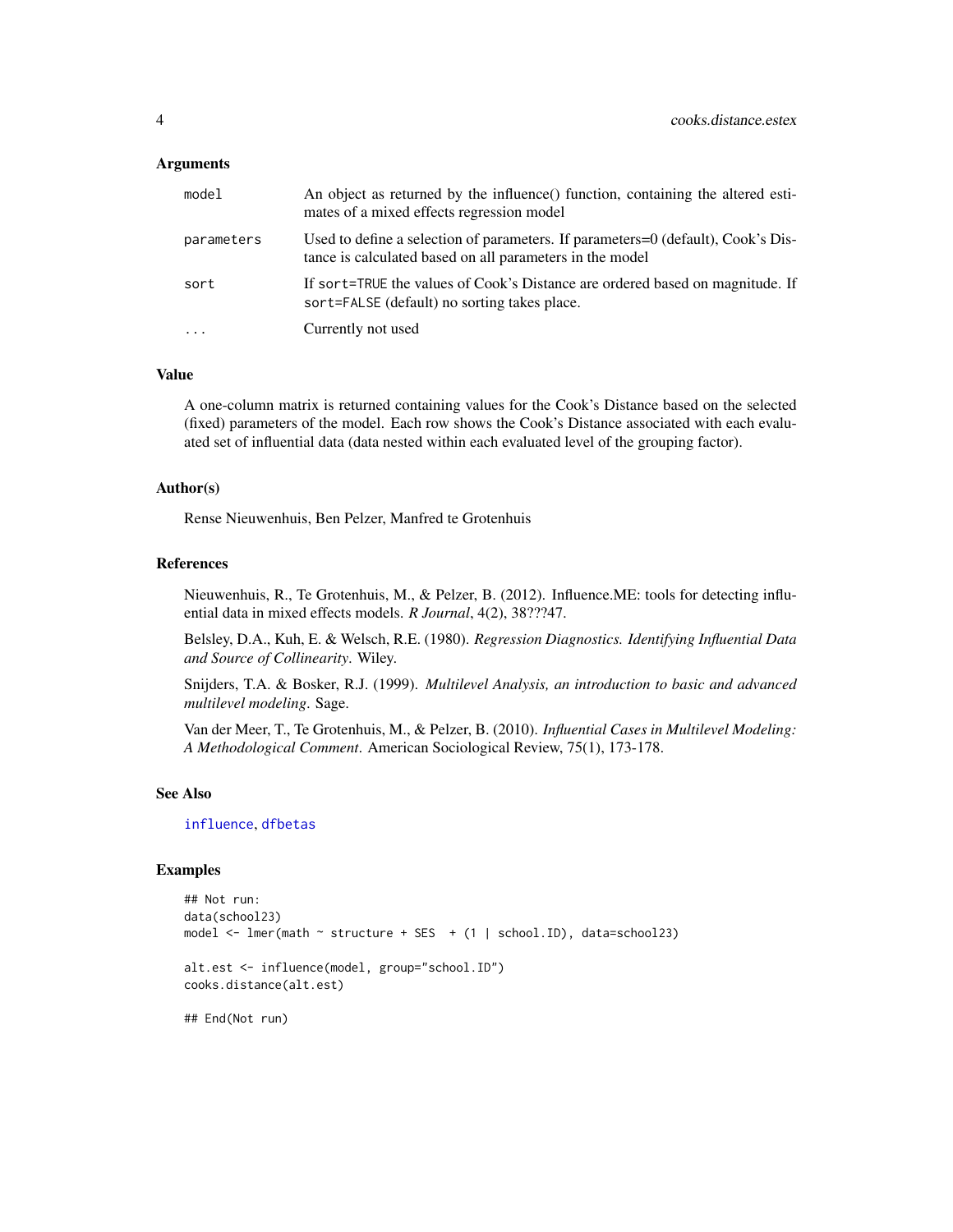<span id="page-4-2"></span><span id="page-4-1"></span><span id="page-4-0"></span>DFBETAS (standardized difference of the beta) is a measure that standardizes the absolute difference in parameter estimates between a (mixed effects) regression model based on a full set of data, and a model from which a (potentially influential) subset of data is removed. A value for DFBETAS is calculated for each parameter in the model separately. This function computes the DFBETAS based on the information returned by the influence() function.

# Usage

```
## S3 method for class 'estex'
dfbetas(model, parameters = 0, sort=FALSE, to.sort=NA, abs=FALSE, ...)
```
## Arguments

| model      | An object as returned by the influence() function, containing the altered esti-<br>mates of a mixed effects regression model                                                                                                                                                                                                       |
|------------|------------------------------------------------------------------------------------------------------------------------------------------------------------------------------------------------------------------------------------------------------------------------------------------------------------------------------------|
| parameters | Used to define a selection of parameters. If parameters=0 (default), DFBETAS<br>is calculated for all parameters in the model                                                                                                                                                                                                      |
| sort       | If sort=TRUE the values of DFBETAS are ordered based on magnitude. If<br>sort=FALSE (default) no sorting takes place.                                                                                                                                                                                                              |
| to.sort    | Specify on which variable the DFBETAS must be sorted. If only one variable<br>present (either in the model, or due to the selection specified in parameters),<br>this parameter can be omitted. If DFBETAS is calculated for multiple variables,<br>and sort=TRUE, specification of to. sort is required, or an error is returned. |
| abs        | If abs=TRUE, the absolute values of DFBETAS are returned, while if abs=FALSE<br>(default), both positive and negative values are possible. If both abs=TRUE and<br>sort=TRUE, the abs parameters precedes the sort parameter, and thus the abso-<br>lute values of DFBETAS are sorted.                                             |
| $\ddots$   | Currently not used                                                                                                                                                                                                                                                                                                                 |

# Value

A matrix is returned, containing DFBETAS-values for each (selected) fixed parameter of the model, and separately for each evaluated set of influential data.

# Author(s)

Rense Nieuwenhuis, Ben Pelzer, Manfred te Grotenhuis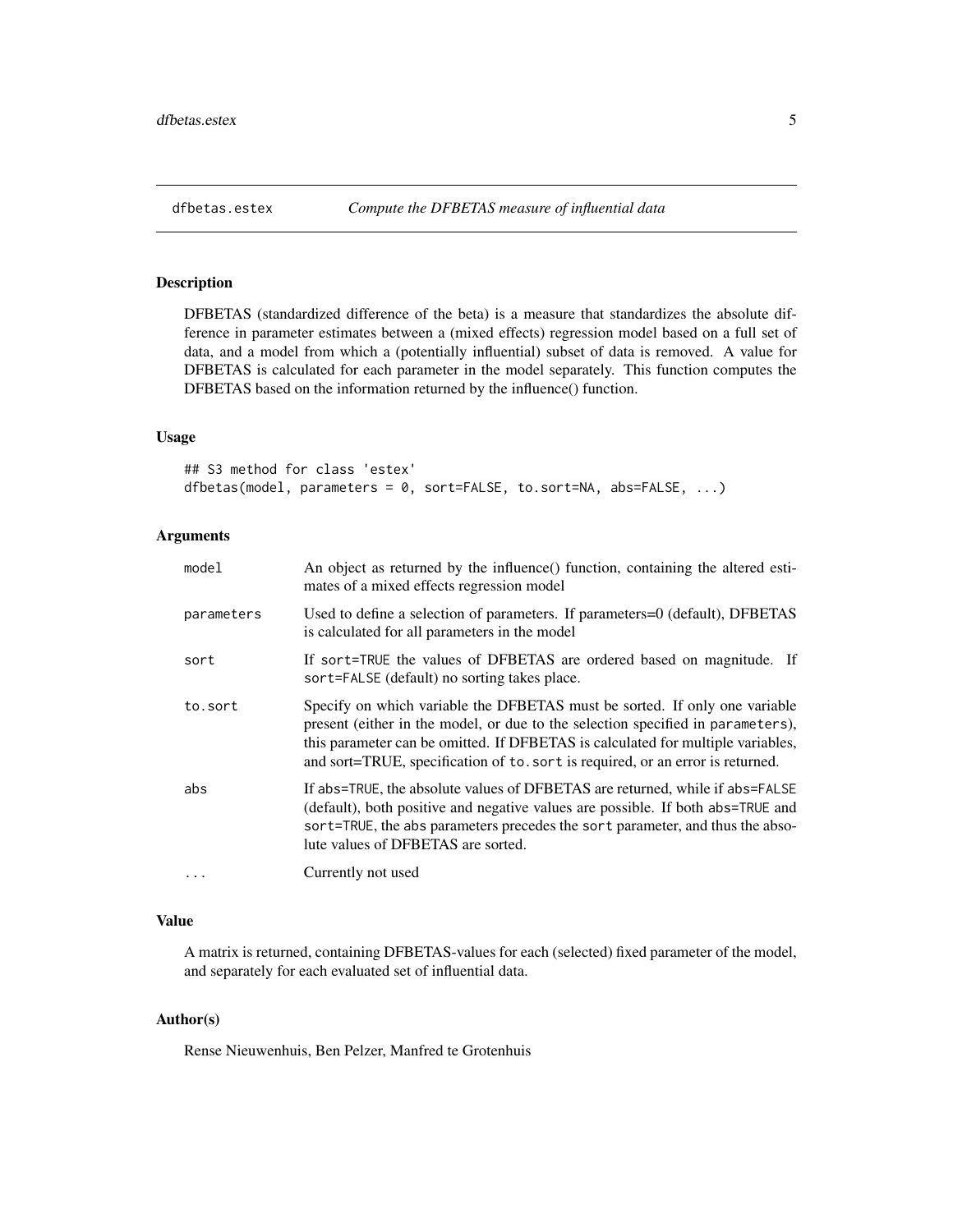#### <span id="page-5-0"></span>References

Nieuwenhuis, R., Te Grotenhuis, M., & Pelzer, B. (2012). Influence.ME: tools for detecting influential data in mixed effects models. *R Journal*, 4(2), 38???47.

Belsley, D.A., Kuh, E. & Welsch, R.E. (1980). *Regression Diagnostics. Identifying Influential Data and Source of Collinearity*. Wiley.

Snijders, T.A. & Bosker, R.J. (1999). *Multilevel Analysis, an introduction to basic and advanced multilevel modeling*. Sage.

Van der Meer, T., Te Grotenhuis, M., & Pelzer, B. (2010). *Influential Cases in Multilevel Modeling: A Methodological Comment*. American Sociological Review, 75(1), 173-178.

#### See Also

[influence.mer](#page-8-2), [cooks.distance.estex](#page-2-2)

#### Examples

```
## Not run:
data(school23)
model <- lmer(math ~ structure + SES + (1 | school.ID), data=school23)
 alt.est <- influence(model, group="school.ID")
dfbetas(alt.est)
```
## End(Not run)

exclude.influence *Exclude the influence of a grouped set of observations in mixed effects models.*

# Description

Using mixed effects regression models, exclude.influence excludes the influence of a group of cases grouped within a single grouping factor, or a set of grouping factors. The function returns a model in which the influence a grouped set of observations has on both the variance and pointestimate of the (random) intercept.

#### Usage

```
exclude.influence(model, grouping=NULL, level=NULL, obs=NULL, gf="single", delete=TRUE)
```
#### Arguments

| model    | A mixed effects regression model                                                                                                         |
|----------|------------------------------------------------------------------------------------------------------------------------------------------|
| grouping | The grouping factor of which one or more groupings levels are to be 'neutral-<br>ized'                                                   |
| level    | Vector of character strings, indicating either a single level or a set of grouping<br>levels the influence of which is to be neutralized |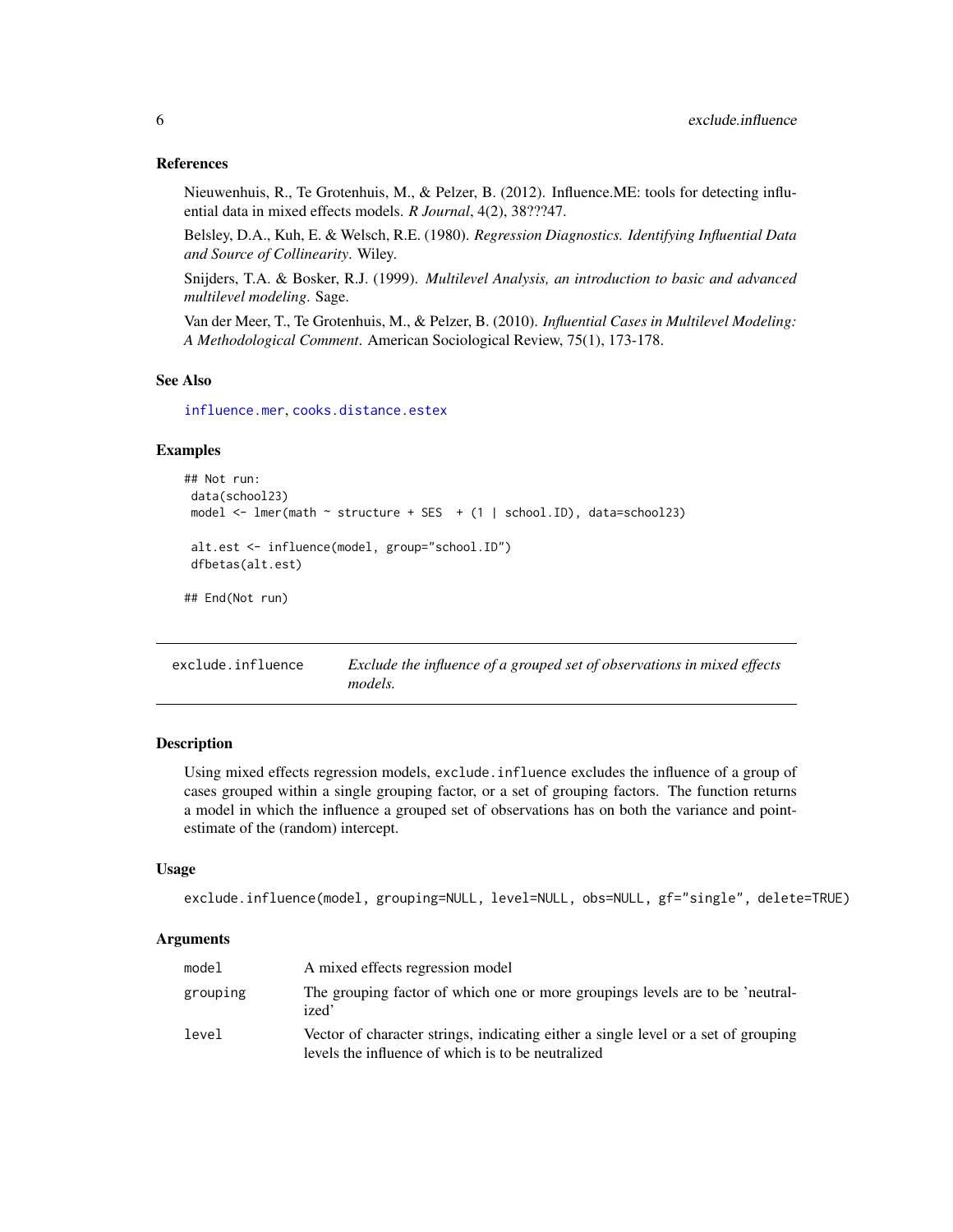| obs    | Specifies which individual observation(s) (rather than groups) to be deleted from<br>the data/                                                                                                                                                                                                                                                                                                                                                                                                                                                                                           |
|--------|------------------------------------------------------------------------------------------------------------------------------------------------------------------------------------------------------------------------------------------------------------------------------------------------------------------------------------------------------------------------------------------------------------------------------------------------------------------------------------------------------------------------------------------------------------------------------------------|
| gf     | Indicates from which of the model's grouping factors the influence of the speci-<br>fied grouping factor is to be neutralized. If gf="single" (default), the levels of<br>the specified grouping factor are only neutralized from the grouping factor spec-<br>ified in group. In its present form, gf="single" only works on mixed models<br>with a maximum of 2 grouping factors. If $gf='all'$ , the influence from the<br>levels of group is neutralized regarding all grouping factors in the model. This<br>option only applies to models with more than a single grouping factor. |
| delete | If delete=TRUE (default), the influence is excluded by simply deleting the ob-<br>servations nested within the higher level group. If delete=FALSE, the influence<br>of higher level groups is excluded from the model by setting the intercept-vector<br>for the observations nested within these groups to 0, and by adding a dummy-<br>variable indicating these observations (Langford and Lewis, 1998). This latter<br>option currently does not work with models that include factor variables.                                                                                    |

#### Details

To apply the basic logic of influential cases to mixed effects models one has to measure the influence of a particular higher level unit on the estimates of a higher level predictor. This means that the mixed effects model has to be adjusted to neutralize the unit's influence on that estimate, while at the same time allowing the unit's lower-level cases to help estimate the effects of the lower-level predictors in the model. This procedure is based on a modification of the intercept and the addition of a dummy variable for the cases that might be influential.

The model that is returned by exclude.influence thus contains a modified intercept, and one or more additional dummy variables. To help identify this model as modified (which is required when in a later stage the influence of additional grouping levels is excluded), the intercept is renamed to 'intercept.alt'. The additional dummy variables, indicating the observations associated with the grouping factor levels of which the influence was neutralized, are labeled starting with 'estex.', combined with the label of the neutralized grouping level.

# Value

Mixed effects regression model of class 'mer', with a modified random intercept and dummy variables indicating the estimates of the neutralized influence of selected grouping levels.

# Note

Please note that in its present form, the exclude.influence function only works on mixed effects regression models of class mer that have been estimated using the functions in the lme4 package.

Also, it is required that the mer model was estimated using a factor variable to indicate group levels. When using something similar to  $+$  (1 | as. factor (variable)), the function is not able of identifying the correct grouping factors, and returns an error.

# Author(s)

Rense Nieuwenhuis, Ben Pelzer, Manfred te Grotenhuis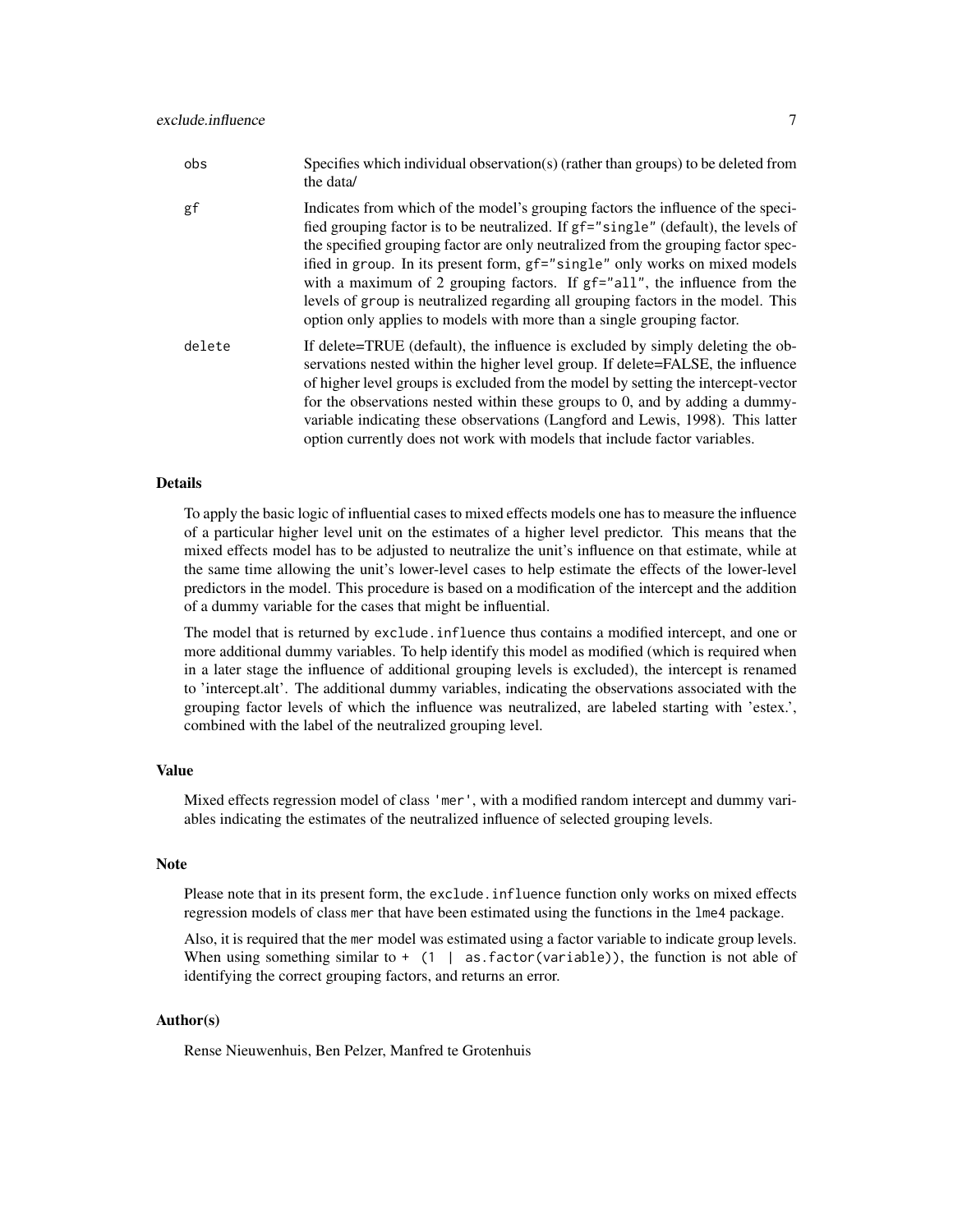#### <span id="page-7-0"></span>References

Nieuwenhuis, R., Te Grotenhuis, M., & Pelzer, B. (2012). Influence.ME: tools for detecting influential data in mixed effects models. *R Journal*, 4(2), 38???47.

Belsley, D.A., Kuh, E. & Welsch, R.E. (1980). *Regression Diagnostics. Identifying Influential Data and Source of Collinearity*. Wiley.

Langford, I. H. and Lewis, T. (1998). Outliers in multilevel data. Journal of the Royal Statistical Society: Series A (Statistics in Society), 161:121-160.

Snijders, T.A. & Bosker, R.J. (1999). *Multilevel Analysis, an introduction to basic and advanced multilevel modeling*. Sage.

Van der Meer, T., Te Grotenhuis, M., & Pelzer, B. (2010). *Influential Cases in Multilevel Modeling: A Methodological Comment*. American Sociological Review, 75(1), 173-178.

#### See Also

# [influence](#page-8-1)

# Examples

```
## Not run:
data(school23)
model.a \leq lmer(math \sim structure + SES + (1 | school.ID), data=school23)
summary(model.a)
model.b <- exclude.influence(model.a, grouping="school.ID", level="7472")
summary(model.b)
model.c <- exclude.influence(model.a, grouping="school.ID", level=c("7472", "62821"))
summary(model.c)
model.d <- exclude.influence(model.a, obs=1:10)
summary(model.d)
data(Penicillin, package="lme4")
model.d <- lmer(diameter ~ (1|plate) + (1|sample), Penicillin)
summary(model.d)
model.e <- exclude.influence(model.d, grouping="sample", level="A", gf="all")
```
## End(Not run)

summary(model.e)

| grouping.levels | Returns the levels of a grouping factor in a mixed effects regression |
|-----------------|-----------------------------------------------------------------------|
|                 | model                                                                 |

#### **Description**

Helper function returning all the levels of a grouping factor in a mixed effects regression model.

#### Usage

```
grouping.levels(model, group)
```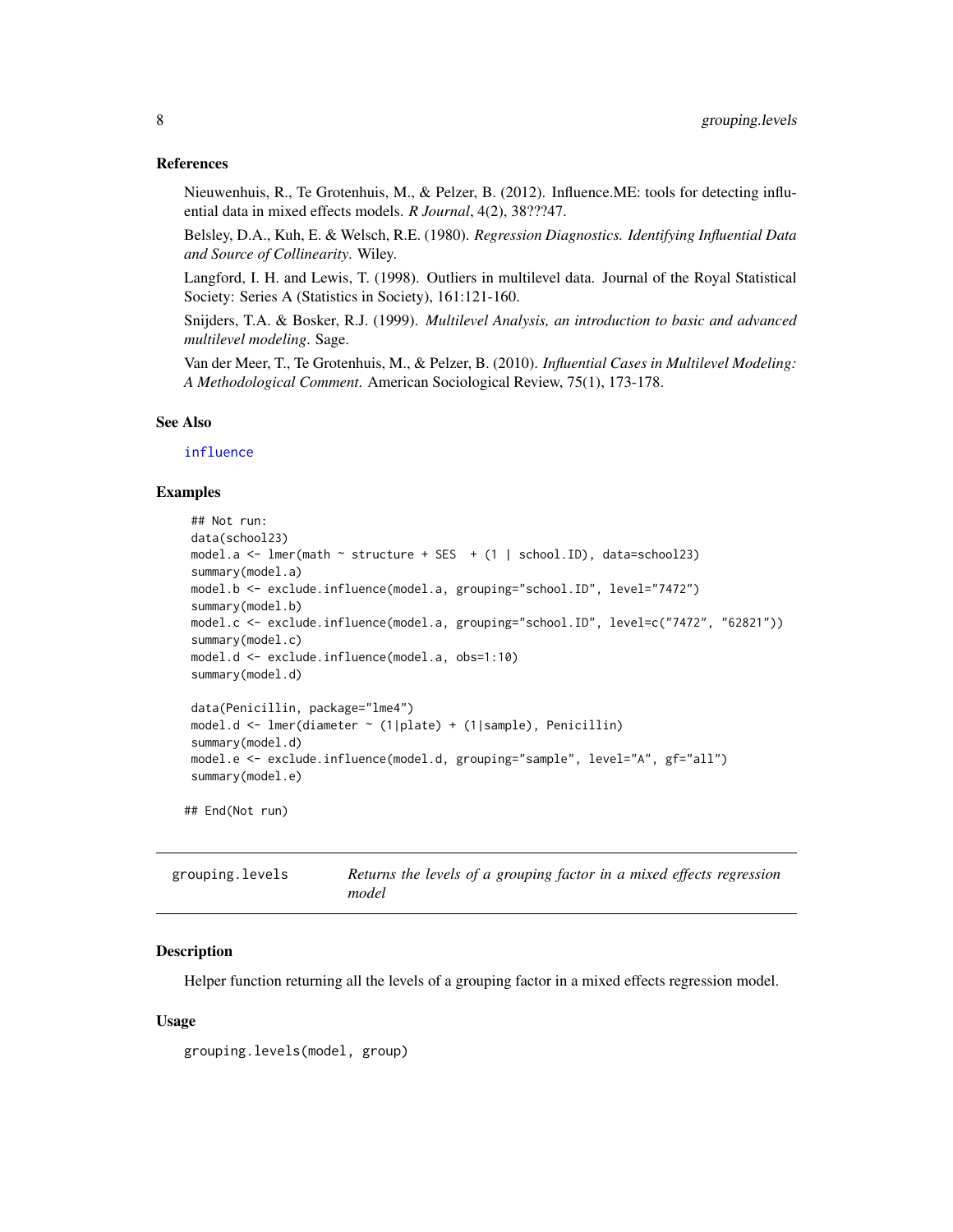# <span id="page-8-0"></span>influence.mer 9

#### **Arguments**

| model | Mixed effects model of class 'mer'                          |
|-------|-------------------------------------------------------------|
| group | Grouping factor of 'model' of which the levels are returned |

#### Details

Please note that at times different results may be obtained by using nesting.levels(), compared with deriving the levels of the grouping factor directly from the (original) data. This is because nesting.levels() only extracts the nesting levels that were de facto used in the model. Due to missing values, this may diverge from those present in the actual data.

#### Value

Returns a character vector containing all the names / labels of levels of the grouping factor.

#### Author(s)

Rense Nieuwenhuis, Ben Pelzer, Manfred te Grotenhuis

# **Examples**

```
## Not run:
# Penicillin data originates from the lme4 package.
model <- lmer(diameter ~ (1|plate) + (1|sample), Penicillin)
grouping.levels(model, "plate")
grouping.levels(model, "sample")
## End(Not run)
```
<span id="page-8-2"></span>influence.mer *influence returns mixed model estimates, iteratively excluding the influence of data nested within single grouping factors.*

#### <span id="page-8-1"></span>Description

influence() is the workhorse function of the influence.ME package. Based on a priorly estimated mixed effects regression model (estimated using lme4), the influence() function iteratively modifies the mixed effects model to neutralize the effect a grouped set of data has on the parameters, and which returns returns the fixed parameters of these iteratively modified models. These are used to compute measures of influential data.

#### Usage

```
influence(model, group=NULL, select=NULL, obs=FALSE,
gf="single", count = FALSE, delete=TRUE, ...)
```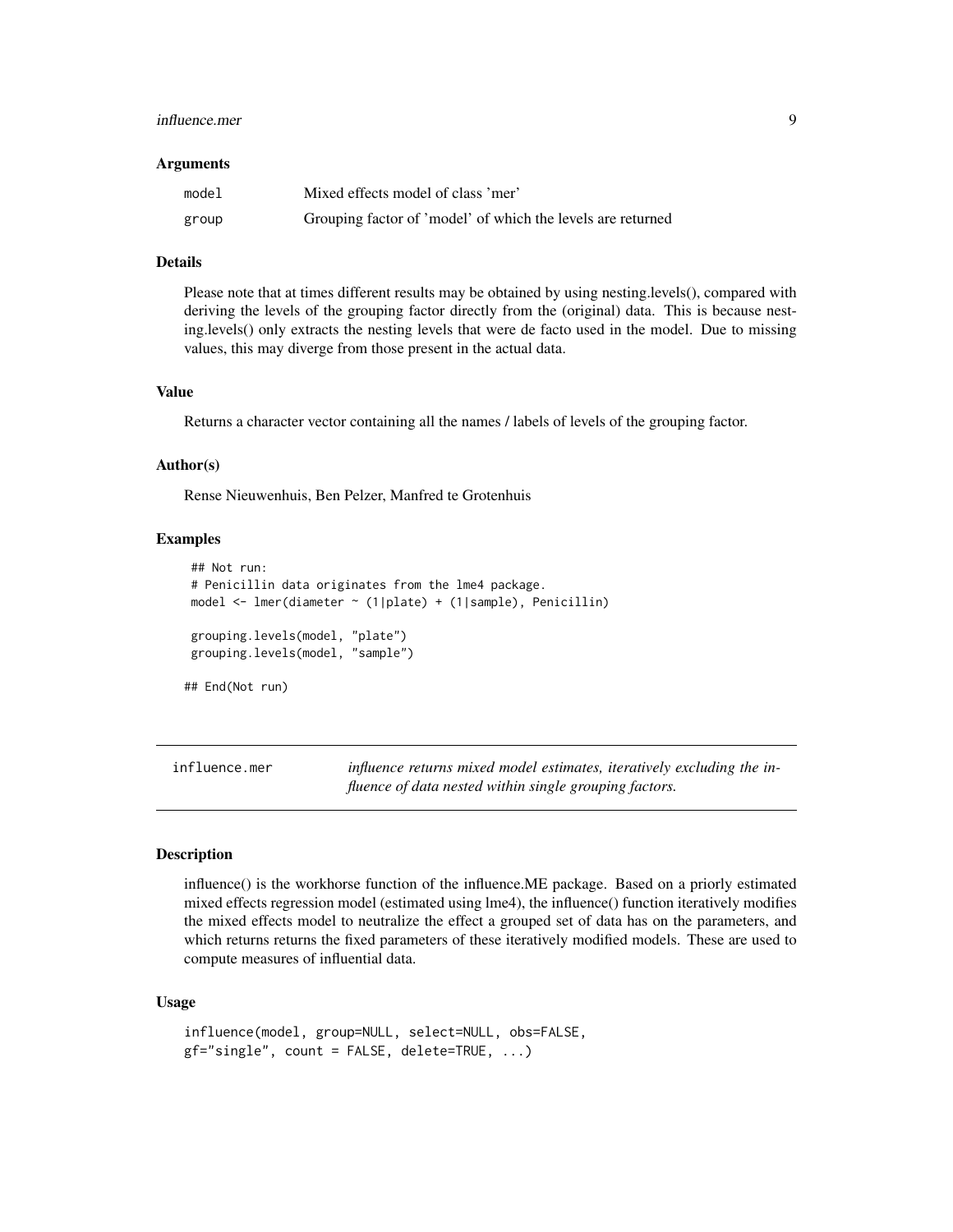#### **Arguments**

| model  | Mixed effects model of class 'mer'.                                                                                                                                                                                                                                                                                                                                                                                                                                                                                                                                                        |
|--------|--------------------------------------------------------------------------------------------------------------------------------------------------------------------------------------------------------------------------------------------------------------------------------------------------------------------------------------------------------------------------------------------------------------------------------------------------------------------------------------------------------------------------------------------------------------------------------------------|
| group  | Grouping factor in model of which iteratively levels are neutralized                                                                                                                                                                                                                                                                                                                                                                                                                                                                                                                       |
| select | Defines the selection of grouping factors that should be omitted. Defaults to 0,<br>resulting in each level of the grouping factor being omitted iteratively. When a<br>selection is defined, model parameters for the full model, and the altered model<br>are returned. The selection can be a vector of multiple levels of the grouping<br>factor.                                                                                                                                                                                                                                      |
| obs    | If obs=TRUE, single observations - rather than groups - are deleted from the<br>model.                                                                                                                                                                                                                                                                                                                                                                                                                                                                                                     |
| gf     | Indicates from which of the model's grouping factors the influence of the spec-<br>ified grouping factor is to be neutralized. If gf="single" (default), the levels<br>of the specified grouping factor are only neutralized regarding the grouping fac-<br>tor specified in group. In its present form, gf="single" only works on mixed<br>models with a maximum of 2 grouping factors. If gf="all", the influence from<br>the levels of group is neutralized regarding all grouping factors in the model.<br>This option only applies to models with more than a single grouping factor. |
| count  | If count=TRUE, the remaining number of grouping factors that still need to be<br>omitted are printed.                                                                                                                                                                                                                                                                                                                                                                                                                                                                                      |
| delete | If delete=TRUE (default), the influence is excluded by simply deleting the ob-<br>servations nested within the higher level group. If delete=FALSE, the influence<br>of higher level groups is excluded from the model by setting the intercept-vector<br>for the observations nested within these groups to 0, and by adding a dummy-<br>variable indicating these observations (Langford and Lewis, 1998). This latter<br>option currently does not work with models that include factor variables.                                                                                      |
| .      | Optional arguments that are passed on to the lmer/glmer function                                                                                                                                                                                                                                                                                                                                                                                                                                                                                                                           |

#### Details

The basic rationale behind measuring influential cases is that when iteratively single units are omitted from the data, models based on these data should not produce substantially different estimates. To apply this logic to mixed effects models one has to measure the influence of a particular higher level unit on the estimates of a higher level predictor. This means that the mixed effects model has to be adjusted to neutralize the unit's influence on that estimate, while at the same time allowing the unit's lower-level cases to help estimate the effects of the lower-level predictors in the model. This procedure is based on a modification of the intercept and the addition of a dummy variable for the cases that might be influential.

influence() is the workhorse function of this likewise called package. Based on a priorly estimated mixed effects regression model (of the 'mer' class), the influence() function iteratively modifies the mixed effects model by neutralizing the effect a grouped set of data has on the parameters, and which returns returns the fixed parameters of these iteratively modified models.

The returned object (see 'value') contains information which is required for functions computing various measures of influential data.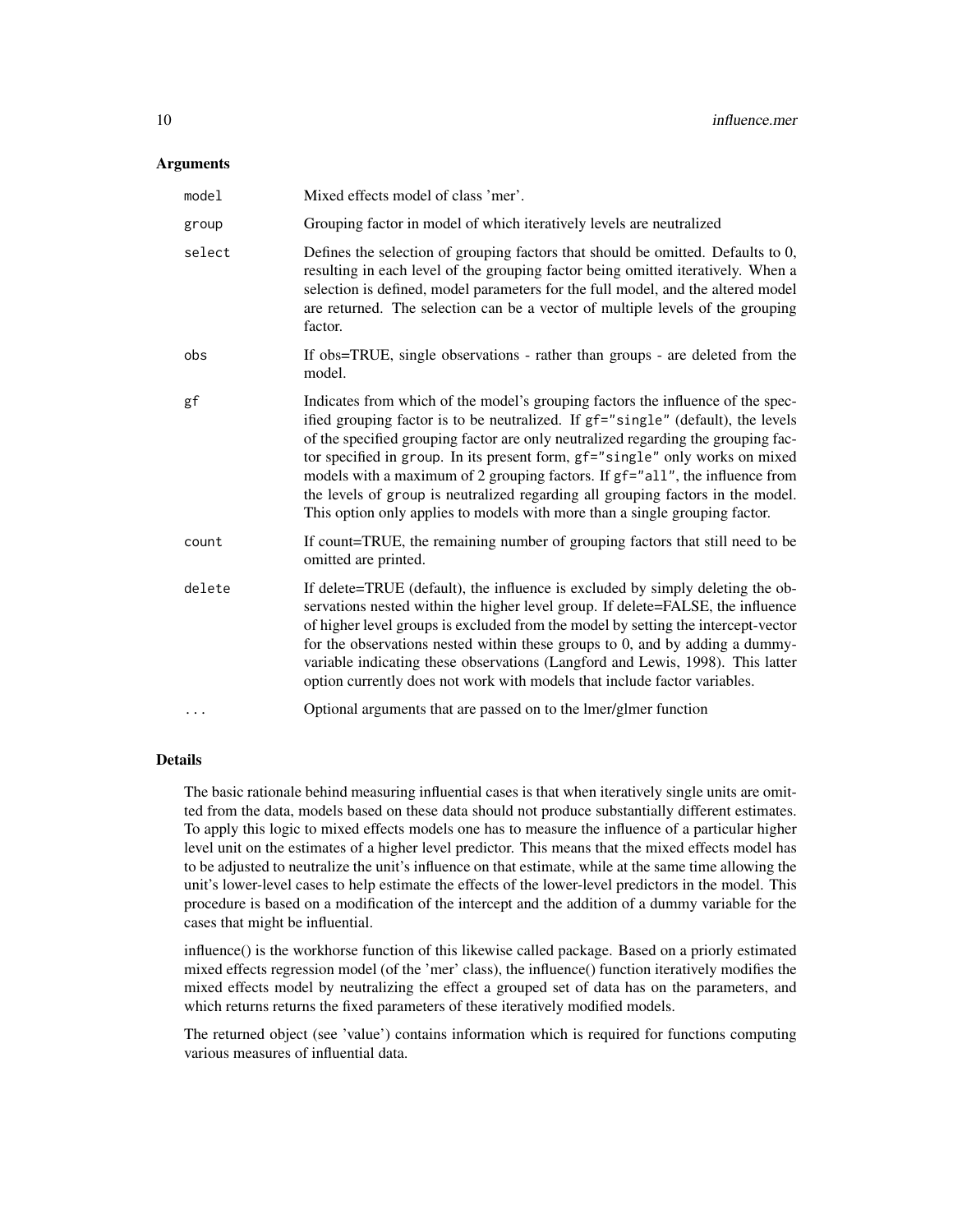#### influence.mer 11

#### Value

The object returned by influence() of class "estex" contains the estimates (excluding the influence of specific (groups of) observations) required by several other functions to calculate measures of influential data. A list containing six elements is returned:

| or.fixed  | Fixed estimates of the original model (based on the full data)                                                                                                                                                               |
|-----------|------------------------------------------------------------------------------------------------------------------------------------------------------------------------------------------------------------------------------|
| or.se     | Standard Error of the estimates of the original model                                                                                                                                                                        |
| or.vcov   | Variance / Covariance matrix of the original model                                                                                                                                                                           |
| alt.fixed | Matrix of the fixed parameters estimate, after iteratively subsets of data are re-<br>moved. Altered estimates associated with the deletion of data nested within each<br>grouping factor are provided.                      |
| alt.se    | Matrix of the standard errors of the fixed parameter estimates, after iteratively<br>subsets of data are removed. Altered estimates associated with the deletion of<br>data nested within each grouping factor are provided. |
| alt.vcov  | Variance / Covariance matrix of the altered models, after iteratively subsets of<br>data are removed. Altered estimates associated with the deletion of data nested<br>within each grouping factor are provided.             |

# Note

Please note that in its present form, the influence function only works on mixed effects regression models that have been estimated using the functions in the lme4 package.

Also, it is required that the mer model was estimated using a factor variable to indicate group levels. When using something similar to  $+$  (1 | as. factor (variable)), the function is not able of identifying the correct grouping factors, and returns an error.

Since influence() entails the re-estimation of the provided mixed effects model for each level of the specified grouping factor (after alteration of the data), executing this procedure can be computationally highly demanding.

#### Author(s)

Rense Nieuwenhuis, Ben Pelzer, Manfred te Grotenhuis

#### References

Nieuwenhuis, R., Te Grotenhuis, M., & Pelzer, B. (2012). Influence.ME: tools for detecting influential data in mixed effects models. *R Journal*, 4(2), 38???47.

Belsley, D.A., Kuh, E. & Welsch, R.E. (1980). *Regression Diagnostics. Identifying Influential Data and Source of Collinearity*. Wiley.

Langford, I. H. and Lewis, T. (1998). Outliers in multilevel data. Journal of the Royal Statistical Society: Series A (Statistics in Society), 161:121-160.

Snijders, T.A. & Bosker, R.J. (1999). *Multilevel Analysis, an introduction to basic and advanced multilevel modeling*. Sage.

Van der Meer, T., Te Grotenhuis, M., & Pelzer, B. (2010). *Influential Cases in Multilevel Modeling: A Methodological Comment*. American Sociological Review, 75(1), 173-178.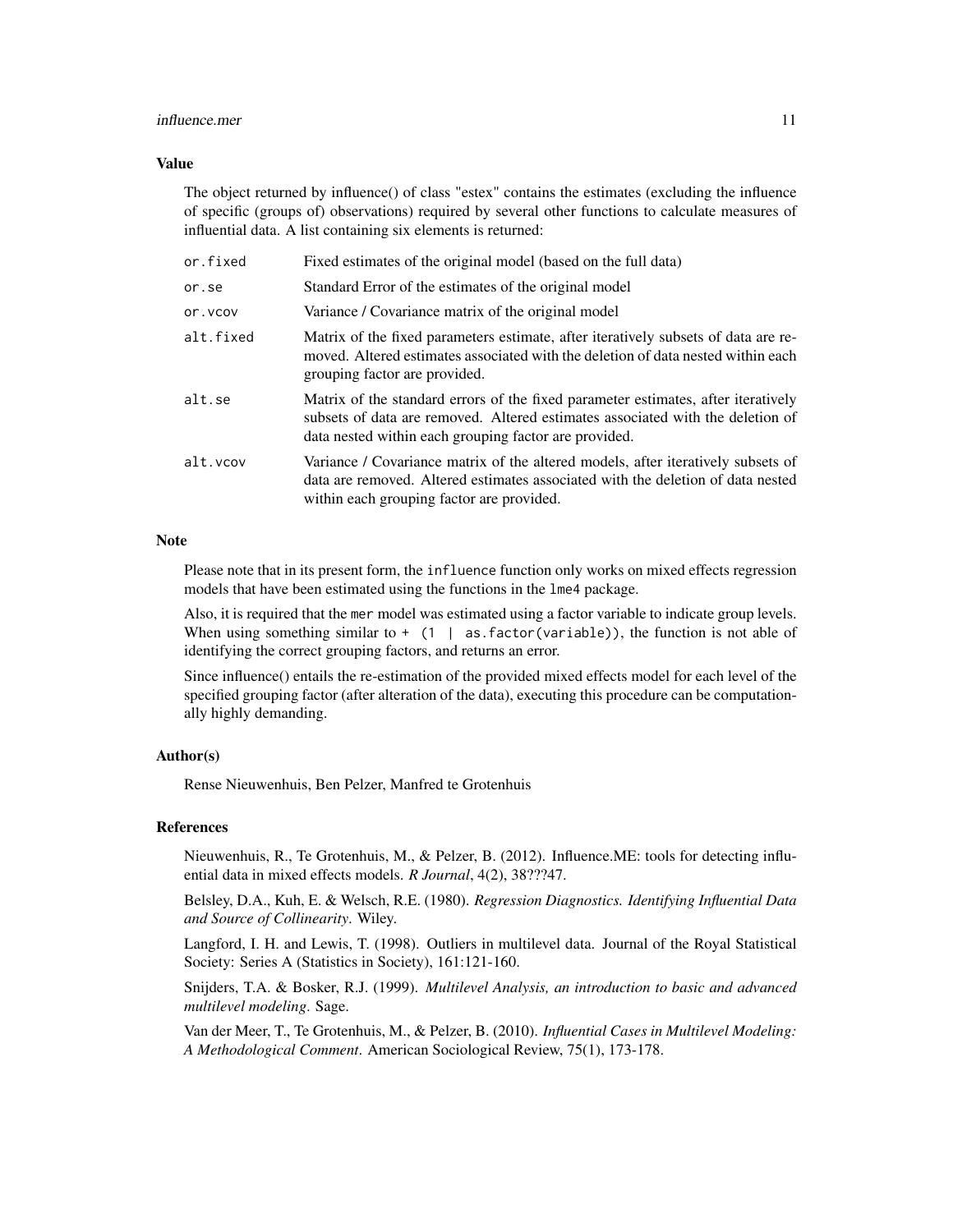#### <span id="page-11-0"></span>See Also

[cooks.distance.estex](#page-2-2), [dfbetas.estex](#page-4-2)

#### Examples

```
## Not run:
data(school23)
model.a \le - lmer(math \sim structure + SES + (1 | school.ID), data=school23)
alt.est.a <- influence(model=model.a, group="school.ID")
alt.est.b <- influence(model=model.a, group="school.ID", select="7472")
alt.est.c <- influence(model=model.a, group="school.ID", select=c("7472", "62821"))
#Note: does not work on models produced by exclude.influence()
model.b <- lmer(math ~ structure + scale(SES) + (1 | school.ID), data=school23)
alt.est.d <- influence(model=model.b, group="school.ID", select=c("7472", "62821"))
data(Penicillin, package="lme4")
model.c <- lmer(diameter ~ (1|plate) + (1|sample), Penicillin)
alt.est.e <- influence(model=model.c, group="plate")
alt.est.f <- influence(model=model.c, group="sample")
alt.est.g <- influence(model=model.c, group="sample", gf="all")
```
## End(Not run)

<span id="page-11-1"></span>pchange *Compute the percentage change, as measure of influential data*

#### Description

Computes the percentile change, as a measure of influential data. This unstandardized measure can serve to help interpret the magnitude of the influence single or combined grouping levels exert on mixed effects models. The percentage change in parameter estimates between a (mixed effects) regression model based on a full set of data, and a model from which a (potentially influential) subset of data is removed. A value of percentage change is calculated for each parameter in the model separately, based on the information returned by the influence() function.

#### Usage

```
pchange(estex, parameters = 0, sort=FALSE, to.sort=NA, abs=FALSE)
```
#### Arguments

| estex      | An object as returned by the influence() function, containing the altered esti-<br>mates of a mixed effects regression model             |
|------------|------------------------------------------------------------------------------------------------------------------------------------------|
| parameters | Used to define a selection of parameters. If parameters=0 (default), percentage<br>change are calculated for all parameters in the model |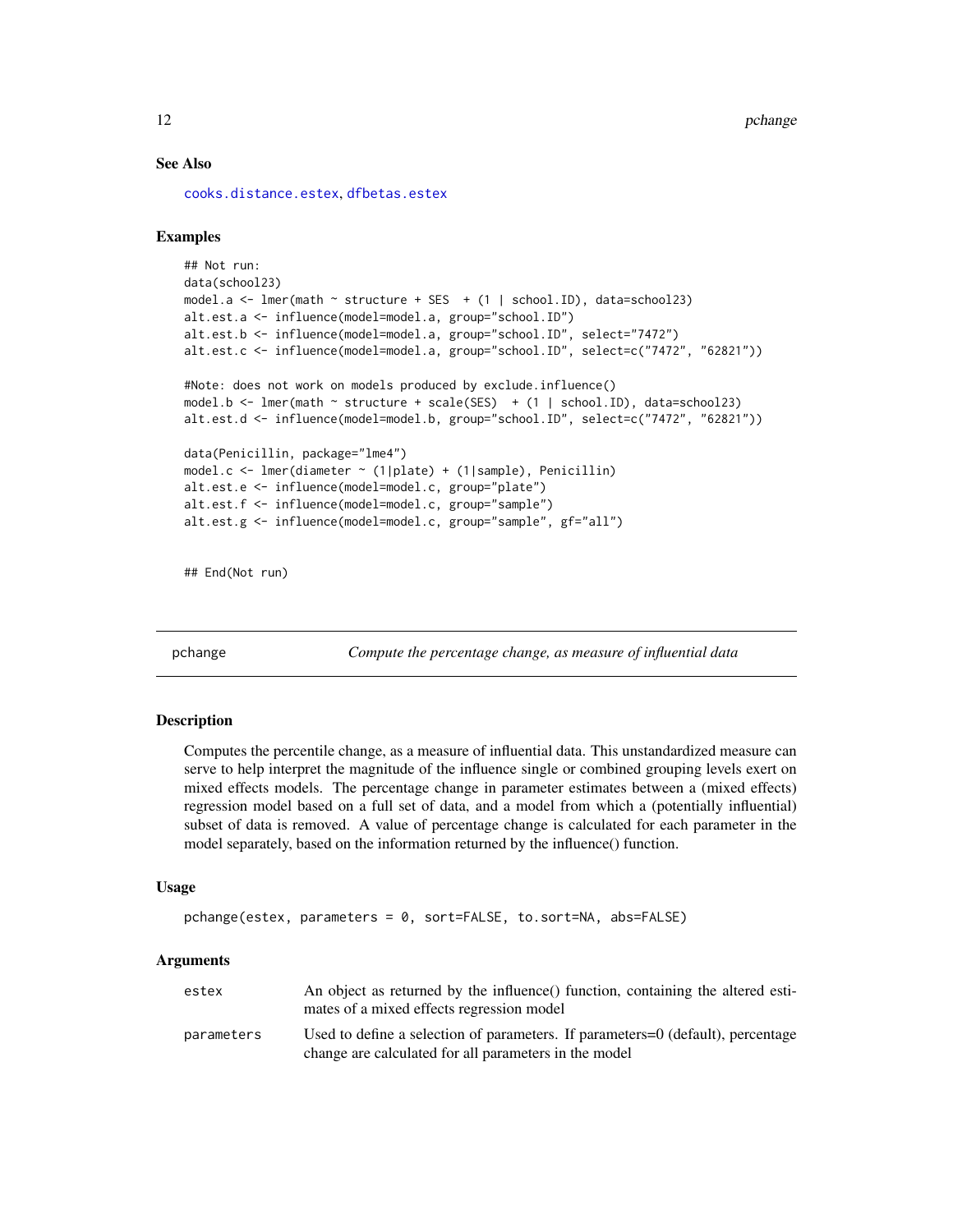#### <span id="page-12-0"></span>pchange that the contract of the contract of the contract of the contract of the contract of the contract of the contract of the contract of the contract of the contract of the contract of the contract of the contract of t

| sort    | If sort=TRUE the values of percentage change are ordered based on magnitude.<br>If sort=FALSE (default) no sorting takes place.                                                                                                                                                                                                                             |
|---------|-------------------------------------------------------------------------------------------------------------------------------------------------------------------------------------------------------------------------------------------------------------------------------------------------------------------------------------------------------------|
| to.sort | Specify on which variable the percentage changes must be sorted. If only one<br>variable present (either in the model, or due to the selection specified in parameters),<br>this parameter can be omitted. If percentage changes are calculated for multiple<br>variables, and sort=TRUE, specification of to sort is required, or an error is<br>returned. |
| abs     | If abs=TRUE, the absolute values of percentage change are returned, while if<br>abs=FALSE (default), both positive and negative values are possible. If both<br>abs=TRUE and sort=TRUE, the abs parameters precedes the sort parameter,<br>and thus the absolute values of percentage change are sorted.                                                    |

#### Value

A matrix is returned, containing values of percentage change for each (selected) fixed parameter estimate of the model, and separately for each evaluated set of influential data.

#### Author(s)

Rense Nieuwenhuis, Ben Pelzer, Manfred te Grotenhuis

### References

Belsley, D.A., Kuh, E. & Welsch, R.E. (1980). *Regression Diagnostics. Identifying Influential Data and Source of Collinearity*. Wiley.

Snijders, T.A. & Bosker, R.J. (1999). *Multilevel Analysis, an introduction to basic and advanced multilevel modeling*. Sage.

Van der Meer, T., Te Grotenhuis, M., & Pelzer, B. (2010). *Influential Cases in Multilevel Modeling: A Methodological Comment*. American Sociological Review, 75(1), 173-178.

#### See Also

[influence](#page-8-1), [cooks.distance.estex](#page-2-2), [dfbetas.estex](#page-4-2)

# Examples

```
## Not run:
data(school23)
model <- lmer(math ~ structure + SES + (1 | school.ID), data=school23)
alt.est <- influence(model, group="school.ID")
pchange(alt.est)
## End(Not run)
```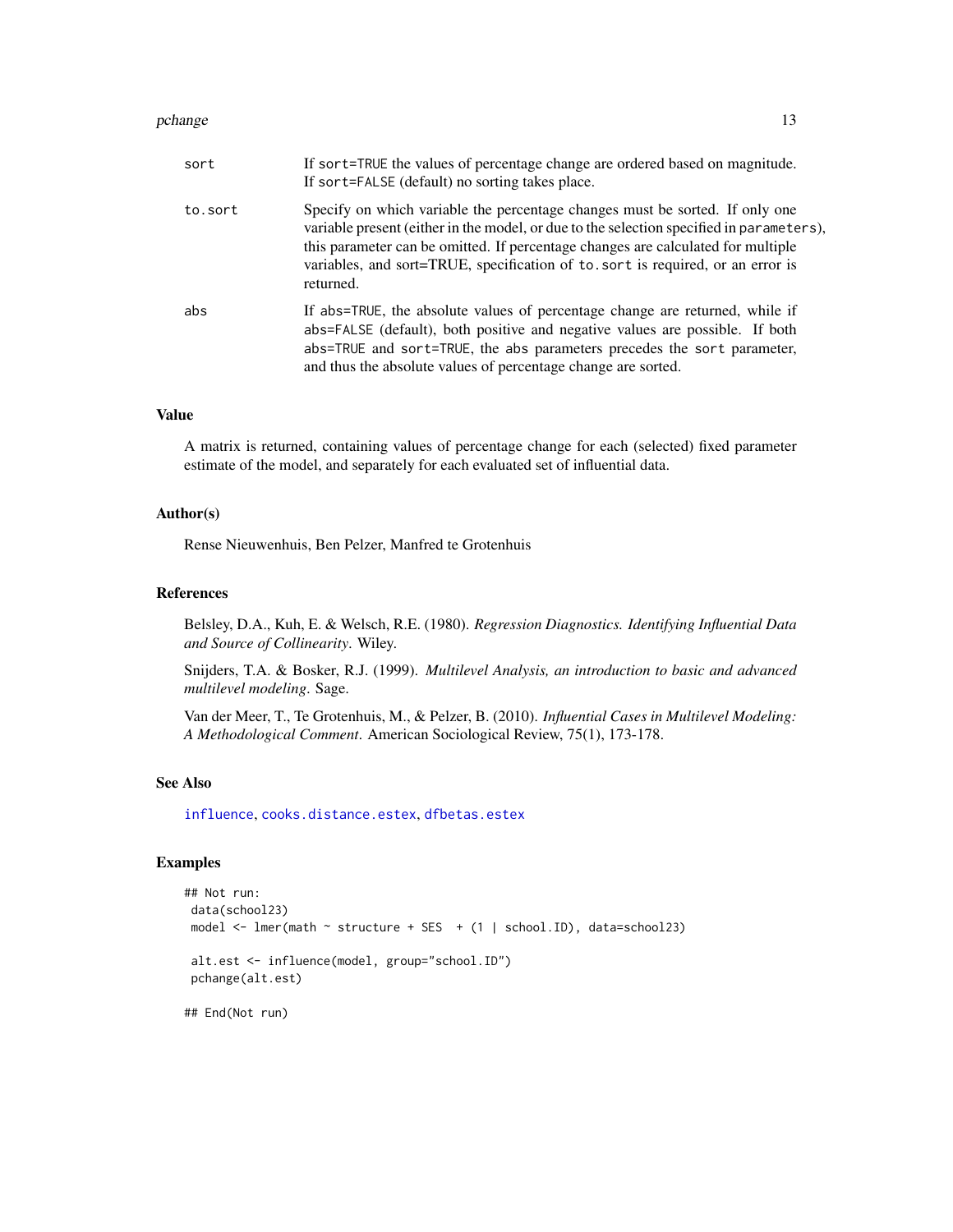<span id="page-13-0"></span>

This is a wrapper function to the dotplot() function in the lattice-package.

# Usage

```
## S3 method for class 'estex'
plot(x, which="dfbetas", sort=FALSE, to.sort=NA, abs=FALSE, cutoff=0,
parameters=seq_len(ncol(estex$alt.fixed)),
                        groups=seq_len(nrow(estex$alt.fixed)), ...)
```
# Arguments

| X          | An object as returned by the influence() function, containing the altered esti-<br>mates of a mixed effects regression model.                                                                                                                                                                                                                                   |
|------------|-----------------------------------------------------------------------------------------------------------------------------------------------------------------------------------------------------------------------------------------------------------------------------------------------------------------------------------------------------------------|
| which      | Select which measure of influence is to be plotted. Available options are: "dfbetas"<br>to visualize dfbetas, "cook" to plot the cook's distances, "pchange" to plot the<br>percentage change, and "sigtest" to plot the test statistic of a parameter esti-<br>mate after deletion of specific cases.                                                          |
| sort       | If sort=TRUE The values of the selected measure of influence are ordered based<br>on magnitude before visualization. If sort=FALSE (default) no sorting takes<br>place.                                                                                                                                                                                         |
| to.sort    | Specify on which variable the values of the selected measure of influence must<br>be sorted. If only one variable present (either in the model, or due to the selection<br>specified in parameters), this parameter can be omitted. If multiple variables<br>are visualized, and sort=TRUE, specification of to. sort is required, or an error<br>is returned.  |
| abs        | If abs=TRUE, the absolute values of the values of the selected measure of in-<br>fluence are visualized, while if abs=FALSE (default), both positive and negative<br>values are possible. If both abs=TRUE and sort=TRUE, the abs parameters pre-<br>cedes the sort parameter, and thus the absolute values of the selected measure<br>of influence are sorted. |
| cutoff     | Values of the selected measure of influence exceeding the specified (cutoff)<br>value are plotted visually different from values not exceeding the cutoff. If<br>cutoff=0 (default), no such differentiation is made in the way values are plot-<br>ted.                                                                                                        |
| parameters | Used to define a selection of parameters. If left unspecified (default), values for<br>the selected measure of influence are visualized for parameters in the model.                                                                                                                                                                                            |
| groups     | Used to define a selection of nesting groups that should be visualized. If left un-<br>specified (default), the values of the selected measure of influence for all nesting<br>groups are shown.                                                                                                                                                                |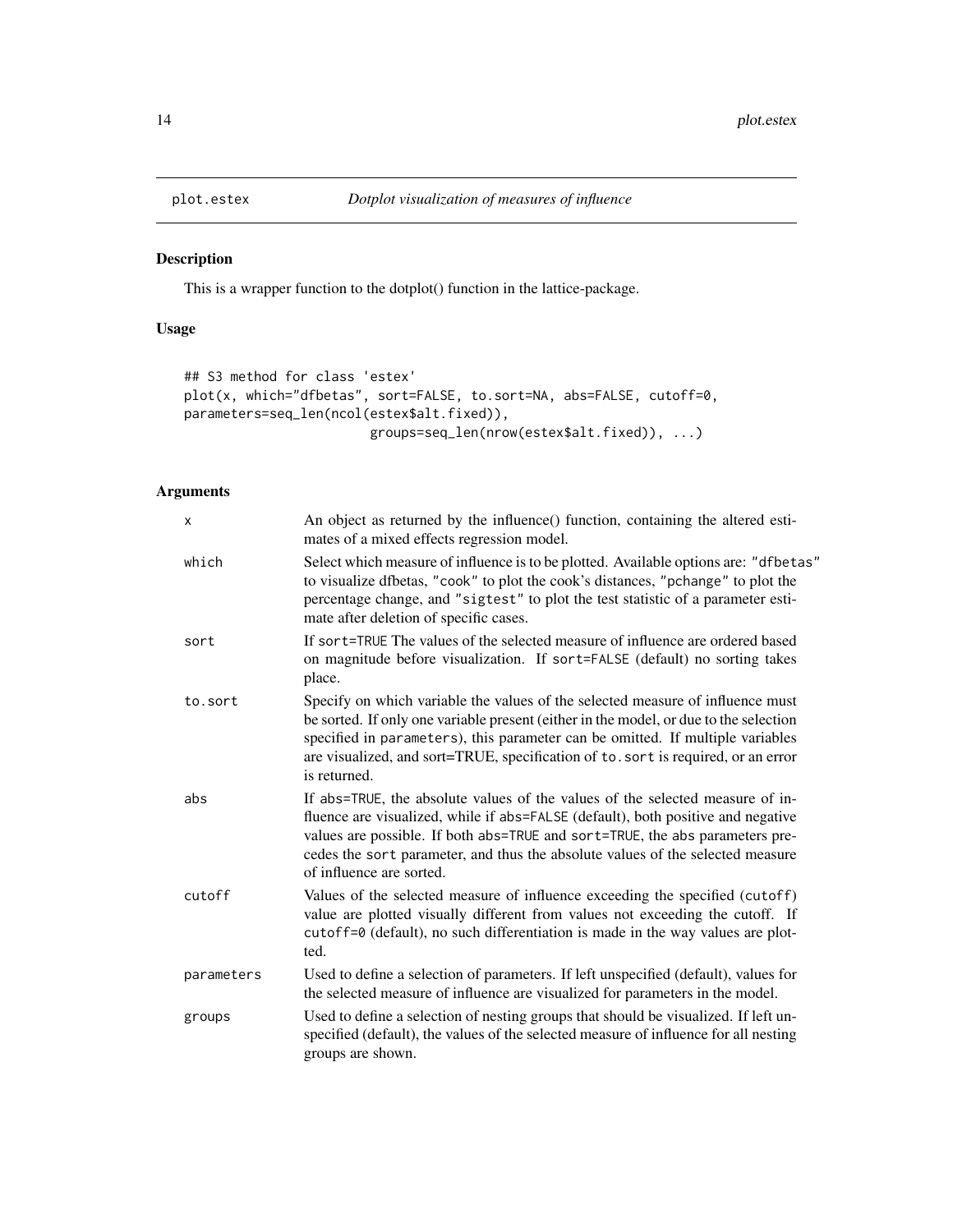#### <span id="page-14-0"></span>school23 15

... Further arguments passed on to the dotplot() function.

#### Author(s)

Rense Nieuwenhuis, Ben Pelzer, Manfred te Grotenhuis

#### See Also

[influence](#page-8-1), [dfbetas.estex](#page-4-2), [cooks.distance.estex](#page-2-2), [pchange](#page-11-1), [sigtest](#page-17-1)

#### Examples

```
## Not run:
data(school23)
model <- lmer(math ~ structure + SES + (1 | school.ID), data=school23)
alt.est <- influence(model, "school.ID")
plot(alt.est, which="dfbetas")
plot(alt.est, which="cook", sort=TRUE)
## End(Not run)
```
school23 *Math test performance in 23 schools*

#### **Description**

The school23 data contains information on students' performance on a math test, as well as several explanatory variables. These data are subset of the NELS-88 data (National Education Longitudinal Study of 1988). Both a selected number of variables and a selected number of observations are given here.

#### Format

A data frame with 519 observations on the following 15 variables.

school.ID a factor with 23 levels, representing the 23 schools within which students are nested.

SES a numeric vector, representing the socio-economic status

- mean.SES a numeric vector, representing the mean socio-economic status per school
- homework a factor representing the time spent on math homework each week, with levels None, Less than 1 hour, 1 hour, 2 hours, 3 hours, 4-6 hours, 7-9 hours, and 10 or more
- parented a factor representing the parents' highest education level, with levels Dod not finish H.S., H.S. grad or GED, GT H.S. and LT 4yr degree, College graduate, M.A. or equivalent, and Ph.D., M.D., other
- ratio a numeric vector, representing the student-teacher ratio
- perc.minor a factor representing the percent minority in school, with levels None, 1-5, 6-10, 11-20, 21-40, 41-60, 61-90, and 91-100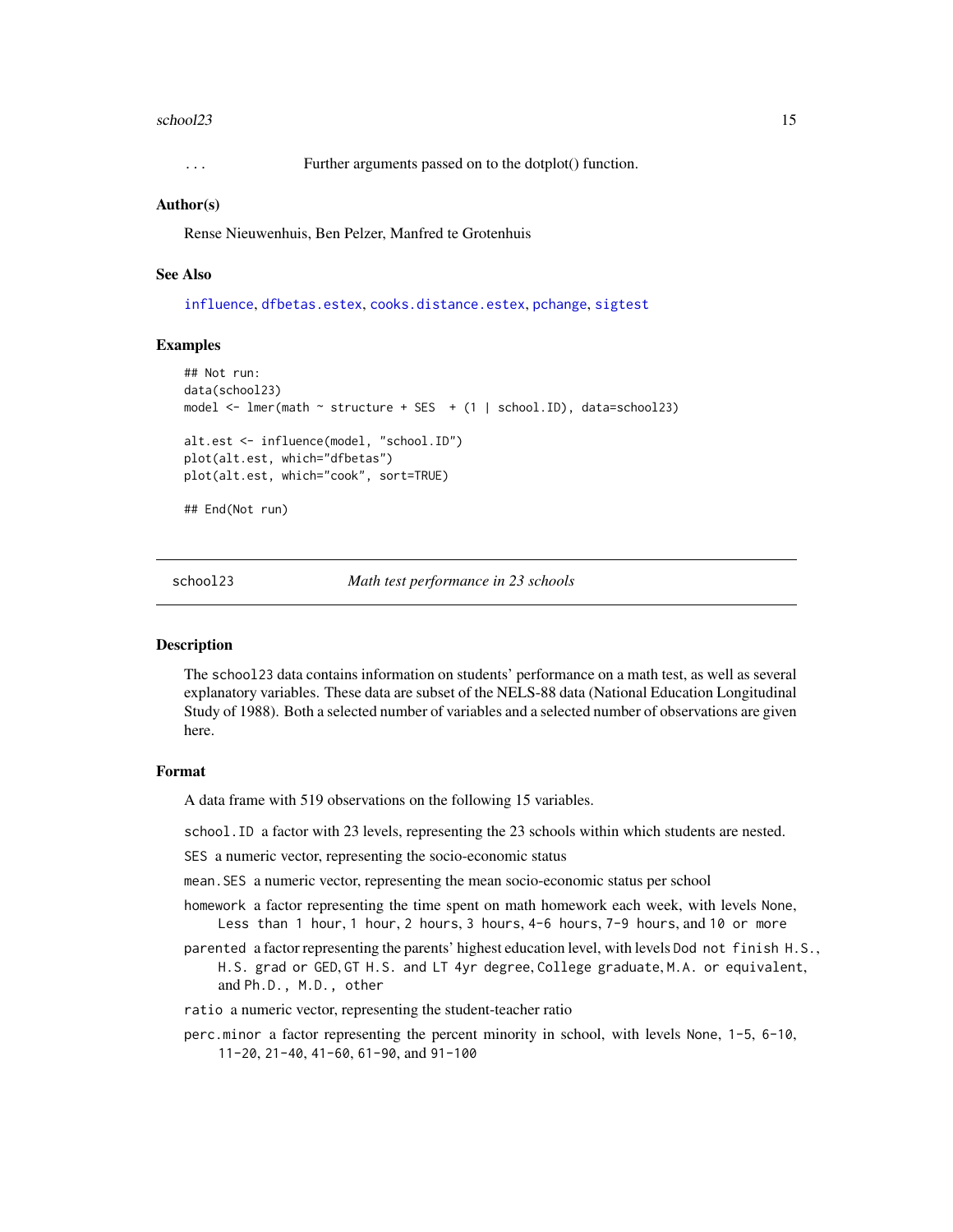math a numeric vector, representing the number of correct answers on a mathematics test

sex a factor with levels Male and Female

race a factor with levels Asian, Hispanic, Black, White, and American Indian

- school.type a factor representing the school type, with levels Public school, Catholic school, Private, other religious affiliation, and Private, no religious affiliation
- structure a numeric vector representing the degree to which the classroom environment is structured. High values represent higher levels of (accurate) classroom environment structure

school.size a factor representing the total school enrollment, with levels 1-199 Students, 200-399, 400-599, 600-799, 800-999, 1000-1199, and 1200+

urban a factor with levels Urban, Suburban, and Rural

region a factor with levels Northeast, North Central, South, and West

## Details

Labels for the factors were found in an appendix in Kreft \& De Leeuw (1998). All labels were designated, although in some cases not all possible values are represented in the variable (i.e. region). This is probably due to the fact that this is only a subsample from the full NELS-88 data.

Also, some of the variable names were changed.

# Source

These data are used in the examples given in Kreft \& De Leeuw (1998). Both the examples and the data are publicly available from the internet: http://www.ats.ucla.edu/stat/examples/imm/. Data reproduced with permission from Jan de Leeuw.

#### References

Kreft, I. and De Leeuw, J. (1998). *Introducing Multilevel Modeling*. Sage Publications.

#### Examples

```
## Not run:
data(school23)
model <- lmer(math ~ structure + (1 | school.ID), data=school23)
summary(model)
## End(Not run)
```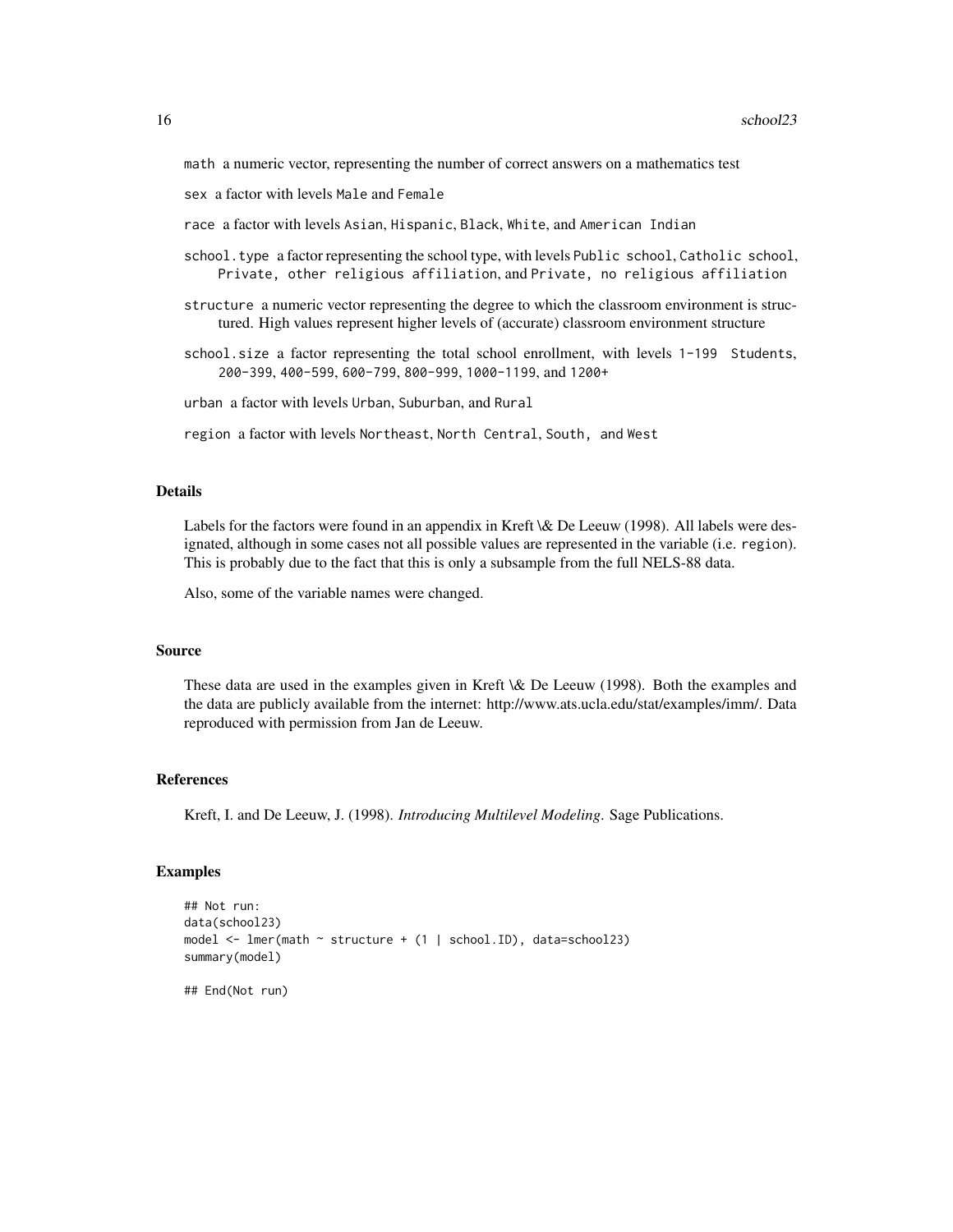<span id="page-16-0"></span>

Returns the standard errors of the fixed estimates in a mixed effects model.

#### Usage

se.fixef(model)

# Arguments

model Mixed effects regression model of class 'mer'

# Value

A vector with the standard errors of the fixed parameters of the model.

# Note

This is a small helper-function to the influence.ME package. For more elaborate functionality, refer to the se.fixef function in the 'car' package.

## Author(s)

Rense Nieuwenhuis, Ben Pelzer, Manfred te Grotenhuis

# Examples

```
## Not run:
data(school23)
model <- lmer(math ~ homework + structure + (1 | school.ID), data=school23)
summary(model)
se.fixef(model)
```
## End(Not run)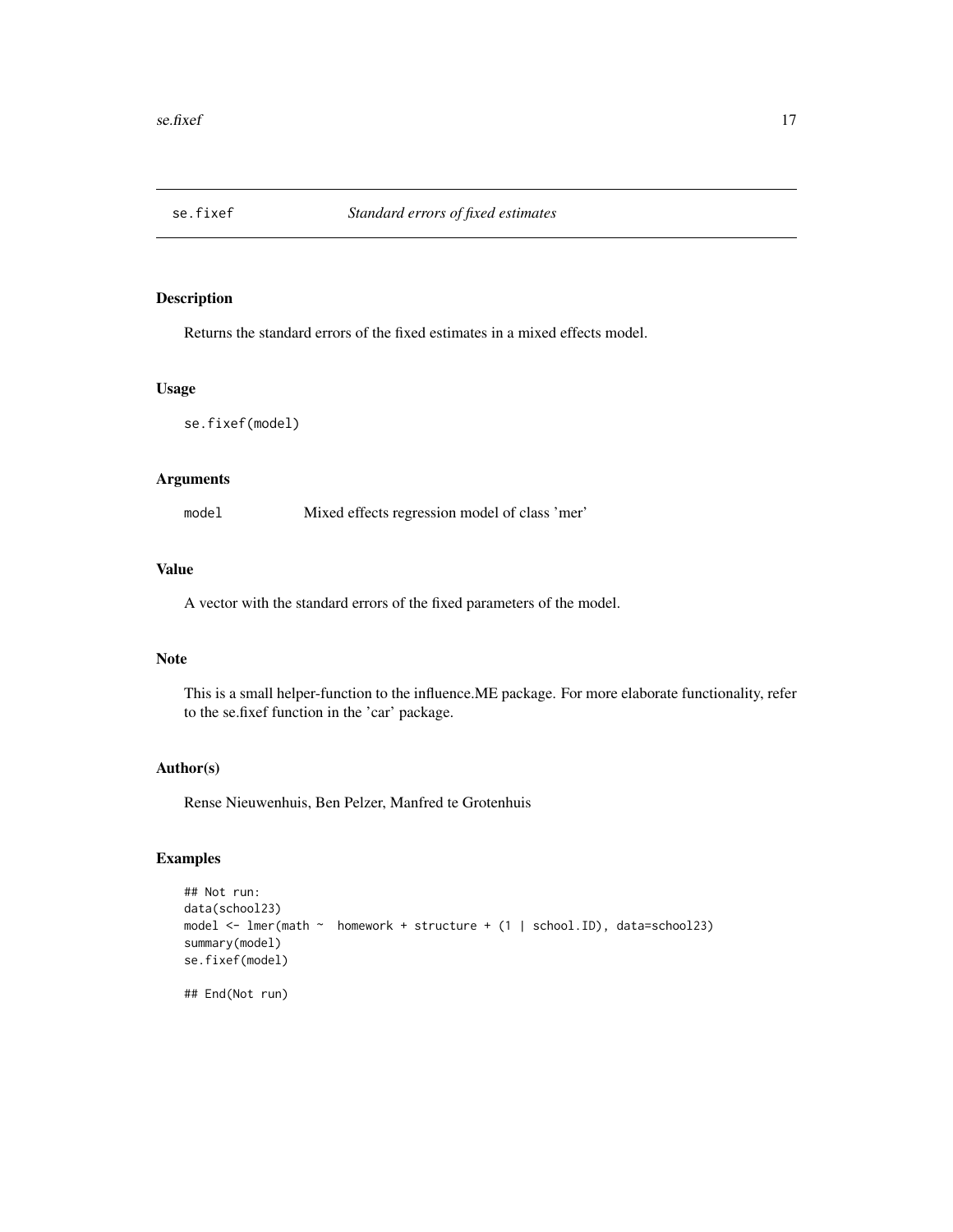<span id="page-17-1"></span><span id="page-17-0"></span>Test for changes in the level of statistical significance resulting from the deletion of potentially influential observations

#### Usage

```
sigtest(estex, test = 1.96, parameters = 0, sort = FALSE, to.sort = NA)
```
#### Arguments

| estex      | Object of class 'estex', as returned from the influence function.                                                                                  |
|------------|----------------------------------------------------------------------------------------------------------------------------------------------------|
| test       | Value of the test statistic against which statistical significance is to be evaluated                                                              |
| parameters | Vector specifying the parameter(s) of which the significance is to be evaluated.<br>If left unspecified, all parameters of the model are evaluated |
| sort       | Specify whether the output should be sorted on the (absolute) magnitude of the<br>test statistic after deletion of potentially influential cases   |
| to.sort    | If sort==true, the variable on which to sort the output needs to be be specified                                                                   |

#### Details

The "sigtest" function tests whether excluding the influence of a single case changes the statistical significance of any or more variables in the model. This test of significance is based on the test statistic provided by the lme4 package. The nature of this statistic varies between different distributional families in the generalized mixed effects models. For instance, the t-statistic is related to a normal distribution while the z-statistic is related to binomial distributions.

For each of the cases that are evaluated, the test statistic of each variable is compared to a test-value specified by the user. For the purpose of this test, the parameter is regarded to statistically significant if the test statistic of the model exceeds the specified value. The "sigtest" function reports for each variable the test statistic after deletion of each evaluated case, whether or not this updated test statistic results in statistical significance based on the user-specified value, and whether or not this new statistical significance differs from the significance in the original model. So, in other words, if a parameter was statistically significant in the original model, but is not longer significant after the deletion of a specific case from the model, this is indicated by the output of the "sigtest" function. It is also indicated when an estimate was not significant originally, but reached statistical significance after deletion of a specific case.

#### Value

Returns a list. For each variable in the original model that was evaluated, this list contains a matrix showing the test statistic from the original model (column 1), the test statistic after a potentially influential case was excluded from the model (column 2) and the result (TRUE / FALSE) of the test whether statistical significance changed as a result from deletion of (potentially) influential cases.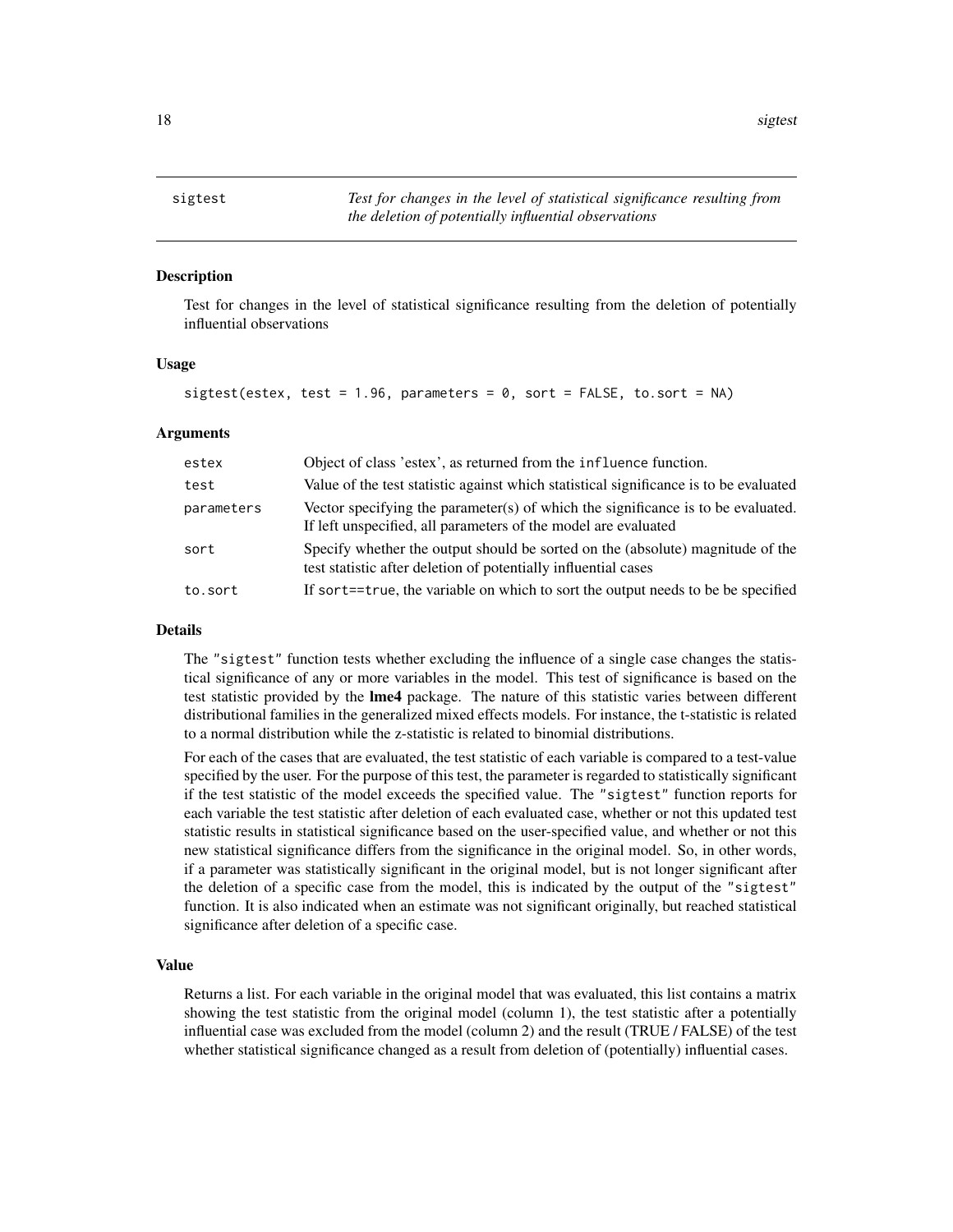sigtest the contract of the contract of the contract of the contract of the contract of the contract of the contract of the contract of the contract of the contract of the contract of the contract of the contract of the co

# Author(s)

Rense Nieuwenhuis, Manfred te Grotenhuis, Ben Pelzer

# Examples

```
## Not run:
data(school23)
m23 <- lmer(math ~ homework + structure
  + (1 | school.ID),
   data=school23)
estex.m23 <- influence(m23, group="school.ID")
sigtest(estex.m23, test=-1.96)$structure
## End(Not run)
```